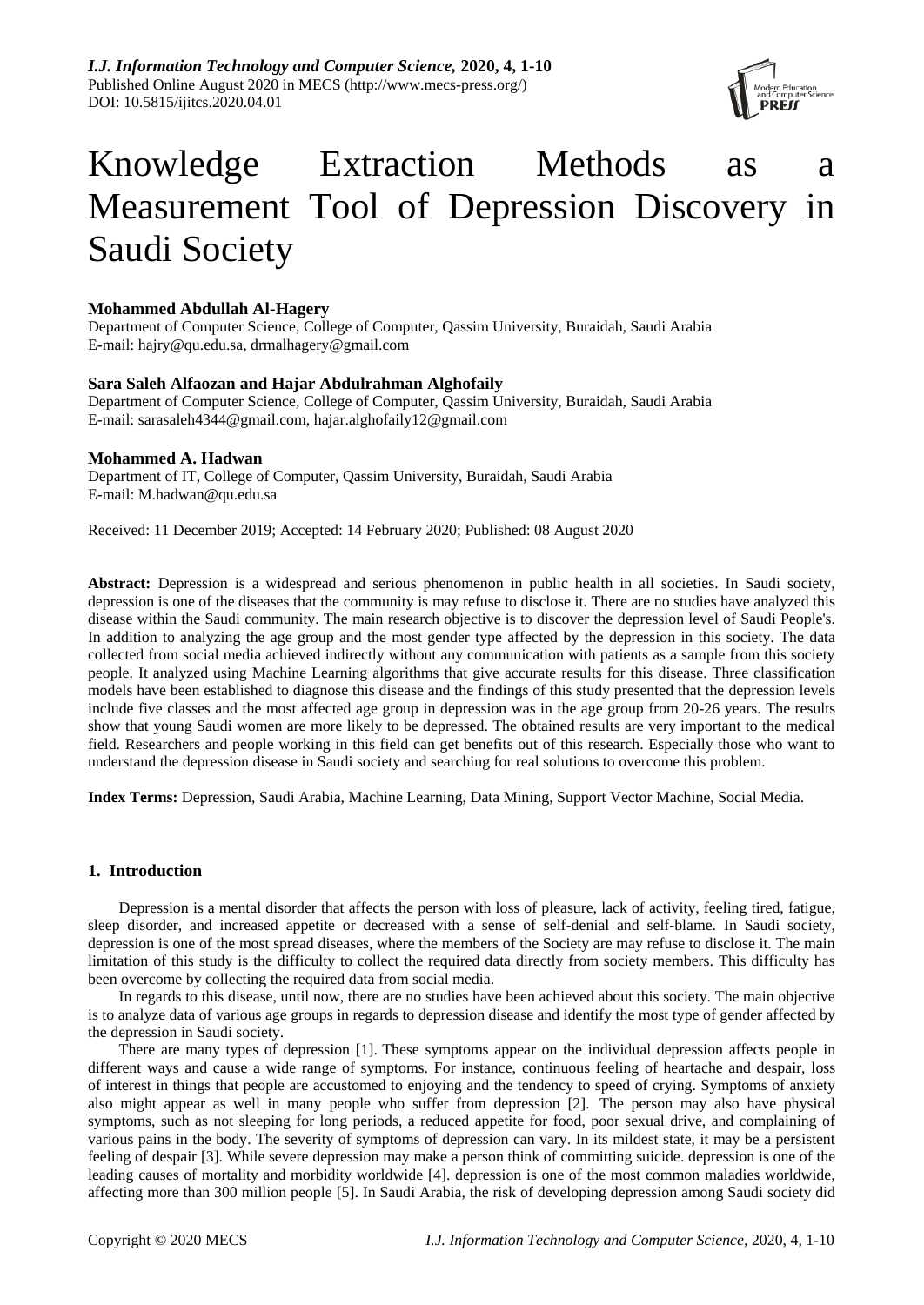not appear to be high [6]. It could be due to the difficulty to obtain the study results in Saudi Arabia about the proportion of people with a mental health condition. This is because a high percentage of people in Saudi society refuses to disclose this type of information. Therefore, the sample of data gathered via social media indirectly, after excluding any personal information. Many studies have shown the differences in the level and diagnosis of depression on a patient according to the presence of several behavioural symptoms that appear on him [7]. Beck Depression Inventory-II (BDI-II) is a scale used to evaluate the depression severity in adolescents and adults as well [2]. According to [8] BDI-II is considered among the most famous scales for evaluating the severity of depression. This encourages us to apply BDI-II [9], to determine the level and diagnosis of depression in a person according to behavioural symptoms using Data Mining methods. We assume this will help us to know the age group and the most gender affected by the depression in Saudi society. Several studies showed that males are less likely to be depressed compared to women as in [10]. This paper is organized as follows; Section II introduces the literature review, section III explains the research methodology, section IV describes the classification for depression level, section V includes the discussion of the results and finally, section VI present the conclusions and future work.

#### **2. Literature Review**

Stress is a common experience in everybody's life. It is hard to imagine a person who had not to experiment stress at some time on his life [11]. Stress may occur if individuals felt that they were unable to adapt to their situation.

According to the duration of stress, psychological stresses may be divided into two classes; acute stress (surgical operation and examination, for example) it is common and short-term in nature and chronic stress (such as financial, health, or personal issues) that occurs when stressful situations become a long-term constant [12, 13].

However, long-term exposure to stress stimuli can have numerous pathological consequences. As a result, it may lead to various somatic diseases and mental disorders like cardiovascular system diseases (hypertension, atherosclerosis), brain stroke, various digestive diseases, and irritable bowel syndrome, and that depression may be a predisposing factor for gastric cancer [14].

The relation between depression and stressful life events have been proved and confirmed by numerous tests. The stress can cause a significant negative change in the life of a person. There are serval studies reported that chronic highlevel stress could be leading to depression [12]. It becomes a widespread problem among adolescents [15, 16]. In addition, Minchekar and Vikas found a relation between permanent stress at work and depression occurrence. They described the stress levels among the employed population aged from 18 to 75 and examines the associations between stress and depression [17]. The positive relation found between high levels of general day-to-day stress and low levels of co-worker support was associated with higher odds of depression [18, 19]. Similarly, Shields and Margot Examined a positive relationship found between academic stress and depression among college students [20]. Currently, the Major Depressive Disorder (MDD) is a widespread problem, which has been increasing in recent years in the world and a major public health problem, having symptoms including depressed mood, tiredness, sadness, sleep problems, poor concentration, lost interest in activities, feelings of guilt, reduced energy, reduced motivation to work, and suicidal ideation [21].

Currently, there is a variety of different methods to identify and diagnose depression. The most common type is self-rated questioner such as the BDI [10]. It contains a 21-item self-report measure of depression. It designed for use in multisite survey research [22], the questionnaire has been widely used to evaluate depression in many types of research, for example, a study was performed to determine the prevalence rate of depression with a number of 1003 Erciyes University students in Turkey, the prevalence rate of depression was 21.2%. The depression was higher among the students who had a physical illness, who were not satisfied with their body image or their faculty, and who rated the economic level of their families as poor [23].

Similarly, a survey was conducted in Jordan, with a sample contains 3,292 adolescents [24], In Emergency ambulance staff, the BDI was used as a data collection tool where they found a higher posttraumatic stress disorder and depression in women compared to men [25], as well with university students [26, 27].

There are many studies conducted to discuss depression in the Middle East. For instance, the case discussed in [28], consists of a sample of 55 children and adolescents of Yazidi Minority Group who immigrated to Turkey from Iraq, the result shows that most of the refugee children had experienced serious traumatic events in their home country. Posttraumatic stress disorder (PTSD) detected in 20 children (36.4%), depression in (32.7%) and comorbid mental problems are frequently seen in refugee children. In [29, 30], a survey was conducted in a high school in Saudi Arabia and the prevalence of depression between the students was 17% and 33.4%. Besides, the survey achieved by [24] was carried out in Jordan with a sample of 3,292 adolescents, also another research with 92 adolescents [31, 32], it presents a systematic review of studies conducted on the UAE population relating to depression.

Many research works have shown that Machine Learning algorithms are employed as technologies in Data Mining, which have played an important role in the application of classification, analysis, prediction and pattern recognition on many health issues [33-36]. Especially in diagnosis of disease, such as the cancer, heart, diabetes and Alzheimer disease, etc. furthermore, the Machine Learning algorithms enable computers to learn from an experience in the form of training data or training examples that are then converted into a model [37, 38], that can be used to solve problems and produce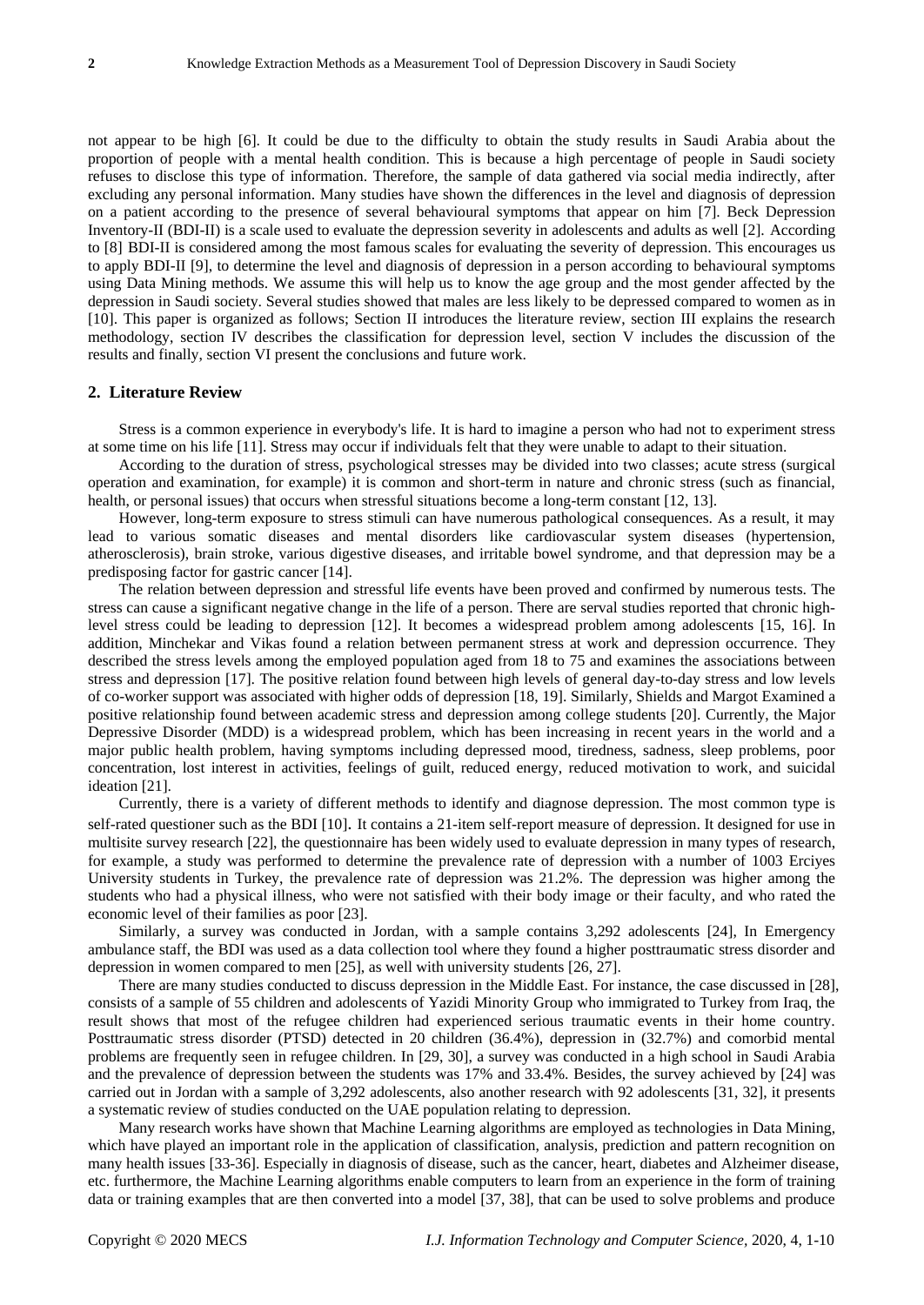accurate predictions for future using new data.

In addition, There are many machine-learning algorithms used in the application of mental health issues [39], such as the association rules [40, 41], that present a method to detect depression from collected Time-series mobile data via association rule mining. As well, the search work in [42] provides a review of the latest works on depression detection systems.

On the other hand, Vapnik used the classification algorithms decision tree and the Support Vector Machine (SVM) in [43], for the patient's X-ray images classification. The results have been provided with a good indication of the disease analysis [44], as well text analysis [45] and document classification [46], and give good results when classifying depression [47] and other health issues [48].

In this research, our focus on the diagnosis/ prediction of the depression disease using a set of perfect Machine Learning algorithms according to a text dataset of a set of people collected from Social media. The used algorithms are SVM, PDL function, and the J48 classifier, from the literature of the previous works above, it found that these algorithms are the most suitable classifiers that can be applied in this research.

#### **3. Research Method**

The overall steps of the methodology used in this research are as follows:

- 1. Data collection: using an online questionnaire, which designed and published over social media to collect the research dataset (the selection of questionnaire audience was random). Also, the BDI-II depression test using Arabic language applied to the sample
- 2. Data cleaning: Noisy data removal to increase the data quality, that effect positively on the results accuracy.
- 3. Data transformation to and the data converted to the English language to make it easier to deal with the programming environment.
- 4. Classifiers application: Classify the data using PDL function to diagnose the depression level.
- 5. Knowledge discovery: It includes results extraction from the data to find if a person depressed after traumatic stress happened to him/her and what his level of depression on five diagnoses. In addition to knowing the age group and the most gender affected by the depression in Saudi society.

Figure 1 shows the methodology steps used in this research.



Fig.1. Methodology steps.

Figure 1. comprise the overall steps of the methodology that include: (1) dataset gathering online. (2) data cleaning. (3) mining process and analysis. (4) classification. (5) results generation.

#### *3.1. Data set*

An online questionnaire is conducted to collect information about the depression level of stressed people. The questionnaire website was active and available from 1 to 31 October-2019. It was distributed through multiple channels to reach a diverse population of stressed people in Saudi Arabia. Social media networks used such as Twitter, WhatsApp, Telegram and others.

The questionnaire instrument consisted of two-part. First part is the sociodemographic features of the participants. It includes gender, age, region, and nationality. The second part includes the test. BDI-II is 21 behavioural features, which is a self-rated scale that evaluates key symptoms of depression. DBI-II includes mood, pessimism, sense of failure, self-dissatisfaction, self-dislike, indecisiveness, self-accusation, suicide, crying, irritability, social withdrawal, body image change, work difficulty, insomnia, fatigability, loss of appetite, weight loss, somatic preoccupation guilt, punishment, and loss of libido. Arabic version of BDI-II was used. A total number of 427 participants with age between 16–82 years have covered by the questionnaire. About 64% of participants were females and 36% were males. All participants were Saudi citizens refer to Table 1.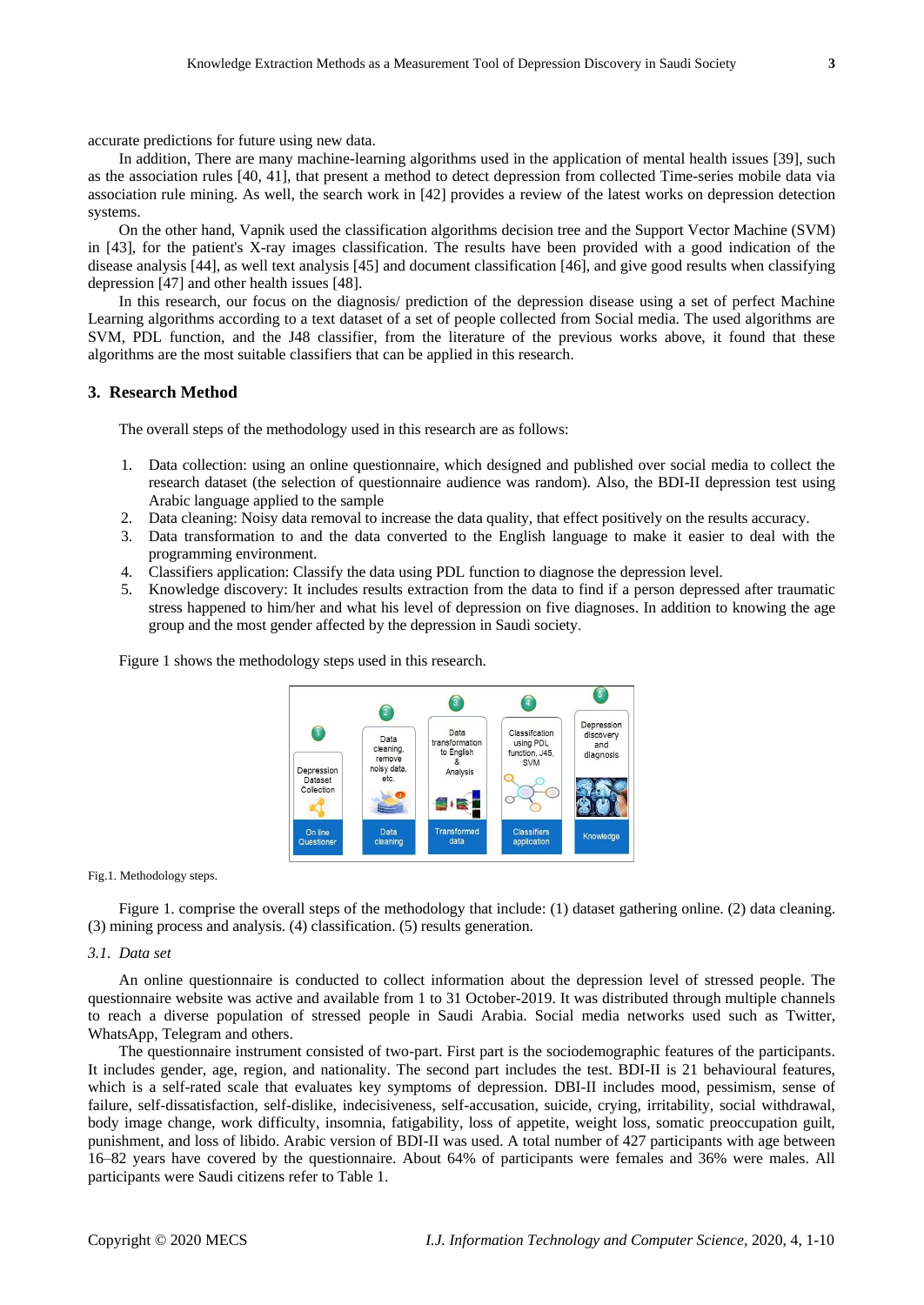Table 1. Demographic Characteristics of Participants.

| Item   | Variable      | Number                                  | (% )     |
|--------|---------------|-----------------------------------------|----------|
|        | Male          | 154                                     | (36%)    |
| Gender | Female        | 273                                     | (64%)    |
|        | $30$          | 269                                     | (63%)    |
| Age    | $31 - 40$     | 79                                      | (18.5%)  |
|        | >40           | 79<br>161<br>59<br>15<br>9<br>10<br>173 | (18.5%)  |
|        | Center        |                                         | (38%)    |
|        | West          |                                         | (14%)    |
|        | East          |                                         | (4%)     |
| Region | North         |                                         | (2%)     |
|        | South         |                                         | (2%)     |
|        | Not specified |                                         | $(40\%)$ |

#### *3.2. Data Preprocessing*

The Pre-processing task is a step in knowledge discovery using machine-learning methods. Pre-processing step includes various tasks; remove inconsistent data, noisy data, attributes coding, transformation, and loading [49]. After the dataset collected, it was in the Arabic language, then it transformed into English. After that, all data contains errors or not useful were deleted.

#### **4. Depression-level Classification**

Data classification has become an important part of many things in our life, so many functions and applications used Data Mining depending on a set of training data. The goal of classification is to accurately predict/diagnose the target class for each case in the data.

Table 2. Samples of depression level classified using PDL.

| <b>ATTRIBUTES</b>                                                                                                                                                                                                                                                                                                                                                                                                                                                                                                                                                                                                                                                                                                                                                | <b>SUM</b> | <b>CLASS After applying PDL</b><br>function |
|------------------------------------------------------------------------------------------------------------------------------------------------------------------------------------------------------------------------------------------------------------------------------------------------------------------------------------------------------------------------------------------------------------------------------------------------------------------------------------------------------------------------------------------------------------------------------------------------------------------------------------------------------------------------------------------------------------------------------------------------------------------|------------|---------------------------------------------|
| I don't feel sad, I am not particularly discouraged about the future, I feel I have<br>failed more than the average person, I enjoy, I feel guilty sometimes, I do not<br>deserve punished, I disappointed in myself sometimes, I don't feel worse than<br>anybody, I don't have any thoughts of killing myself, I cry more now more<br>than usual, I feel anger yes more than usual, I have not lost interest in other<br>people, I make my decisions as best I can, I look perfect as before, I can work<br>as before, I do not sleep well, as usual, I became more tired than usual, My<br>appetite, as usual, I don't loss any weight, I am no more worried about my<br>health than usual, I have not noticed any recent change in my interest in<br>sports. | 7          | There is no depression                      |
| I feel sad, I am always discouraged about the future, I feel I have weak more<br>than my colleagues, I don't enjoy as I was before, I feel guilty sometimes, I<br>deserve punished sometime, I am disappointed in myself, I criticize myself for<br>my weaknesses, I don't have any thoughts of killing myself, but sometimes I<br>think about that, I cry more now more than usual, my feelings have not worn<br>off. I lost all interest of others, I cannot make a decision at all, I try to look<br>perfect as I was before, I can't work as before, I do not sleep well, as usual, I<br>became more tired than usual, my appetite and my weight have lost, I am no<br>more worried about my health than usual, I have almost no interest in sports.         | 17         | There is a depression                       |

#### *4.1. Classification using PDL function*

The Parallel Linear Dichotomizers (PLD) function [50] is a function we build to predict depression level class for each person using people's reactions to 21 behaviours in their daily life. Each of these attributes value (person behaviours) has a value from 0-3 according to the severity of the behaviour. For example, if a person works, as usual, the value will be 0, if he needed extra effort to start my work the value is 1 and, etc. For the previous example, the function that gives attribute value is:

SWITCH (Q2, "yes I can", 0, "I need extra effort to start working", 1, "I have to push myself very hard to do anything", 2,  $\alpha$ I cannot work or do anything at all $\alpha$ , 3)

The classes' results will be on five levels: simple, moderate, severe, and extreme and there is no depression depending on the Beck depression criteria in the Arabic language. Using the PDL function give like this:

IF S (AND (T6>0, T6<=16), "low", AND (16<T6, T6<=32), "medium", AND (32<T6, T6<=48), "high")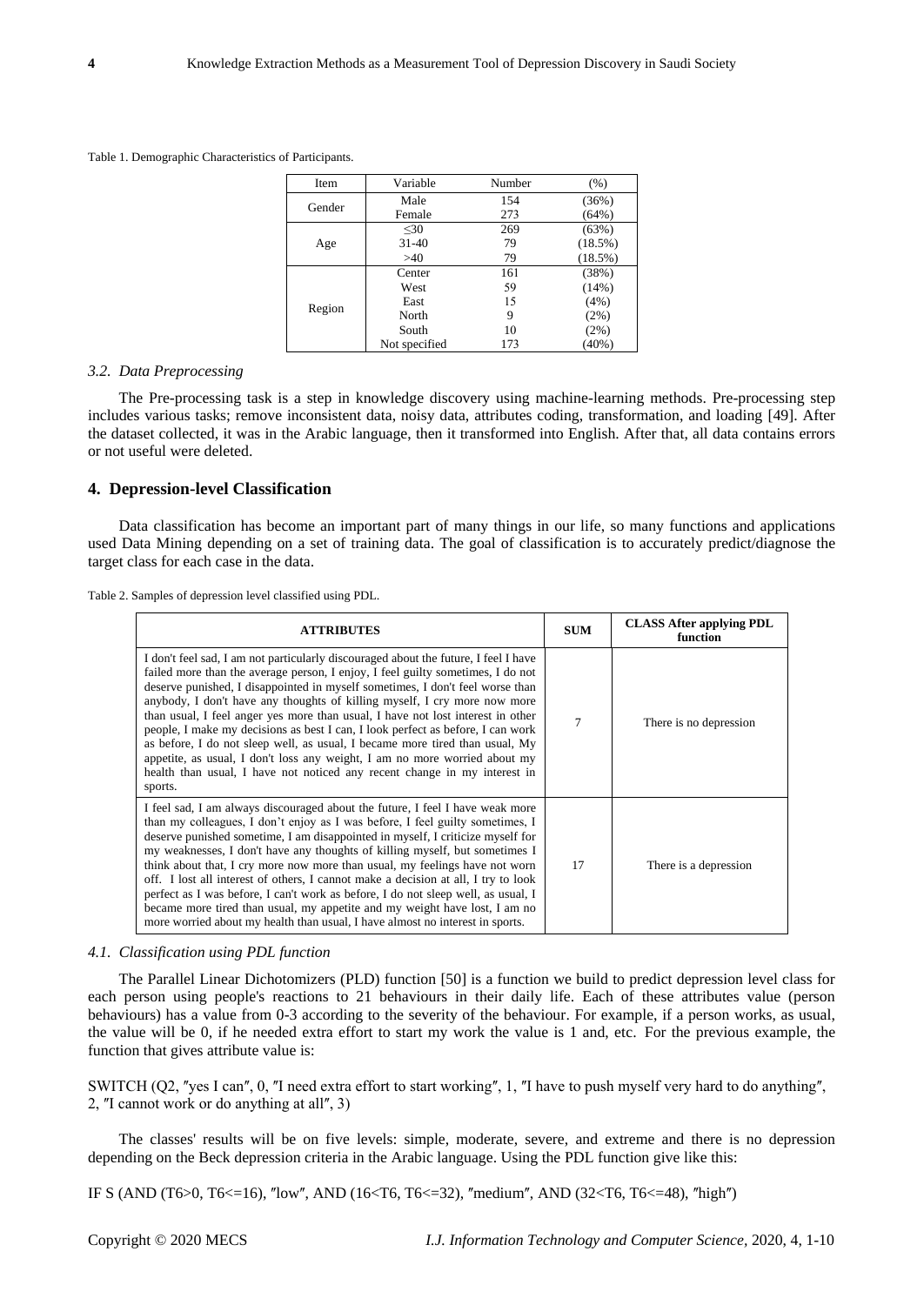Where "T6" is a cell shows the sum of all 21-attributes behaviours like feel guilty, feel like a failure, trying to suicide, etc. Table 2 illustrated a sample of depression level classified using PDL

#### *4.2. Classification using the J48 algorithm*

The classification of depression achieved using the J48 classifier algorithm is a simple C4.5 decision tree for classification. It is the most useful classifier for this data. After applying this algorithm, the classes created in a binary tree, which constructed to model the classification process.

Once the tree is built, it is applied to each tuple in the database and results in classification for that tuple [51]. The generated classes specified depression level using the most effective attributes that give better and clearer results. According to the evaluation of the model, the results correctly classified on the dataset in 91.3165% and the mean absolute error was 0.0669. The classification results are shown as paths, each path represents one rule, here only some of the rules:

- 1. If Thinking about suicide = yes but I will not do it AND cry = more than usual AND Weight loss = No as it is THEN Moderate.
- 2. If Thinking about suicide = yes but I will not do it AND cry = more than usual AND Weight loss = yes more than 6 kg THEN Severe.
- 3. If Thinking about suicide = yes but I will not do it AND cry = more than usual AND Weight loss = yes more than 2 kg THEN Moderate.
- 4. If Thinking about suicide = yes but I will not do it AND cry = more than usual AND Weight loss = yes more than 4 kg THEN Moderate.
- 5. If Thinking about suicide = yes but I will not do it AND cry = I had the ability to cry but nowadays I can't cry even though I want to THEN Severe.
- 6. If Thinking about suicide = yes but I will not do it AND cry = Crying all-time THEN Severe.
- 7. If Thinking about suicide = I want to, AND cry = I had the ability to cry but nowadays I can't cry even though I want to THEN Severe.
- 8. If Thinking about suicide  $= I$  want to, AND cry  $=$  Crying all-time THEN Extreme.
- 9. If Thinking about suicide  $= I$  will if I have chance THEN Extreme.
- 10. If Thinking about suicide = never, AND cry = more than usual AND Weight loss = No as it is AND Anger = yes feel so excited all the time THEN Simple.
- 11. If Thinking about suicide = never, AND cry = more than usual AND Weight loss = No as it is Anger = Not more than usual AND Ability to work = yes I can THEN There is no depression.
- 12. If Thinking about suicide = never, AND cry = no as usual AND Ability to work = yes I can THEN There is no depression.

If Thinking about suicide = never, AND cry = no as usual AND Ability to work = I need extra effort to start working AND Anger  $=$  Not more than usual AND Sleep  $=$  I do not sleep well as usual: Simple.

#### *4.3. Classification using the SVM algorithm*

The SVM maps the input vector, x, to a high dimensional feature space through a pre-selected non-linear mapping,  $\phi$ . In this space, the optimal classification is satisfied, so that the samples can be correctly partitioned and the distance between two points closest to the hyperplane. Fig 2, shows the receiver operating characteristic (ROC) curves for the SVM tested model for each target class. A new test data of five patients achieved to see how this model can do depression level class prediction as shown in Fig 3, the details are shown in Appendix A.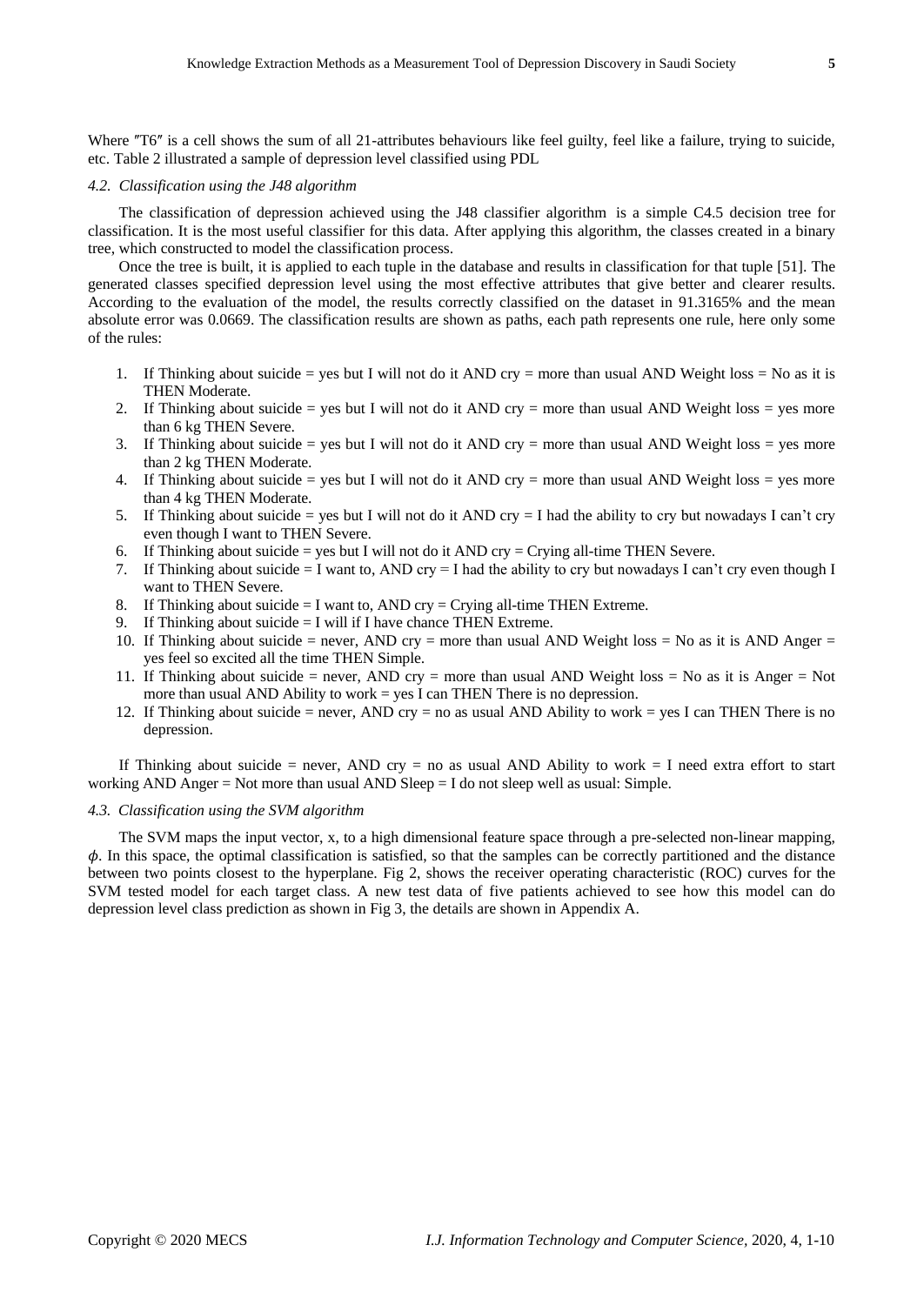

Fig.2. ROC curves for the SVM model.

| <b>SVM</b>                                                                      | Caring of others lity to w                                                                              | felling tierd | Weight loss                           |          |             |    |     |                     |              |                                                  | aender age feeling sad ism of the eling faily Feeling fun eling qui rent to pun ng disappoi ing worse than ot i |  |
|---------------------------------------------------------------------------------|---------------------------------------------------------------------------------------------------------|---------------|---------------------------------------|----------|-------------|----|-----|---------------------|--------------|--------------------------------------------------|-----------------------------------------------------------------------------------------------------------------|--|
| $0.00$ : $0.01$ : $0.00$ : $0.19$ : $0.80$ $\rightarrow$ There is no depression | less care of oth ves i can No                                                                           |               | ves more than  male 22.0 sometime ves |          |             |    | No  | ves as it is No     | I do not  No |                                                  | - No                                                                                                            |  |
| 2 0.00 : 0.00 : 0.00 : 0.01 : 0.99 → There is no depression                     | yes i care of oth yes i can yes from doing  yes more than  fem 43.0 No                                  |               |                                       |          |             | No | No. | ves as it is No     | I do not  No |                                                  | - No                                                                                                            |  |
| 3 0.00 : 0.83 : 0.01 : 0.14 : 0.02 → Moderate                                   | lost most intere I need  yes too tired to  No as it is                                                  |               |                                       | fem 27.0 | sometime No |    |     |                     |              | yes a l Not as be yes a lot sometime sometime No |                                                                                                                 |  |
| $4$ 0.00 : 0.02 : 0.96 : 0.01 : 0.01 $\rightarrow$ Severe                       | less care of oth I have  I became more  yes more than  fem 26.0 most Time very fr yes i fa Not as be No |               |                                       |          |             |    |     |                     |              | I do not  sometime                               | I criticize mysel                                                                                               |  |
| $5   0.97 : 0.01 : 0.00 : 0.00 : 0.01 \rightarrow$ Severe                       | lost all interest  I can n yes too tired to  yes more than  fem 20.0 most Time ves                      |               |                                       |          |             |    |     | yes a l Nothing  No |              |                                                  | I do not  I hate my I blame myself  I                                                                           |  |

Fig.3. A new test data using the SVM model.

# **5. Result and Discussion**

The research results can be discussed in the following points:

1. The results using SVM With a 10-fold cross-validation method, are shown in Table 3. the table presents the results accuracy, depends on the precision, and recall of the SVM classifier in classifying the cases. Also, choosing the SVM method gives a good accuracy score above 90%.

| Table 3. Evolution Metrix |  |  |  |
|---------------------------|--|--|--|
|---------------------------|--|--|--|

| Model            |       | СA   | F1  | <b>Precision</b> | Recall |  |
|------------------|-------|------|-----|------------------|--------|--|
| <b>SVM</b> model | 0.959 | 0.78 | 781 | 78               |        |  |

- 2. The generated results demonstrate a set of rules, that gives accurate indications/classes about the depression after analysing a number of behaviours that appear with persons after traumatic stress happened for persons in the daily life within Saudi society.
- 3. The results show males are less likely to be depressed compared to females in Saudi society.
- 4. The predication using PLD function gives more accurate than the results of the rules concluded after applying the J48 classifier and SVM classifier because the PLD function that has built on well thought out bases using BDI principles.
- 5. As well as it found that the most affected age group by depression is from 20-26 and then the age from 14-20, as shown in Fig 4.



Fig.4. Age group distribution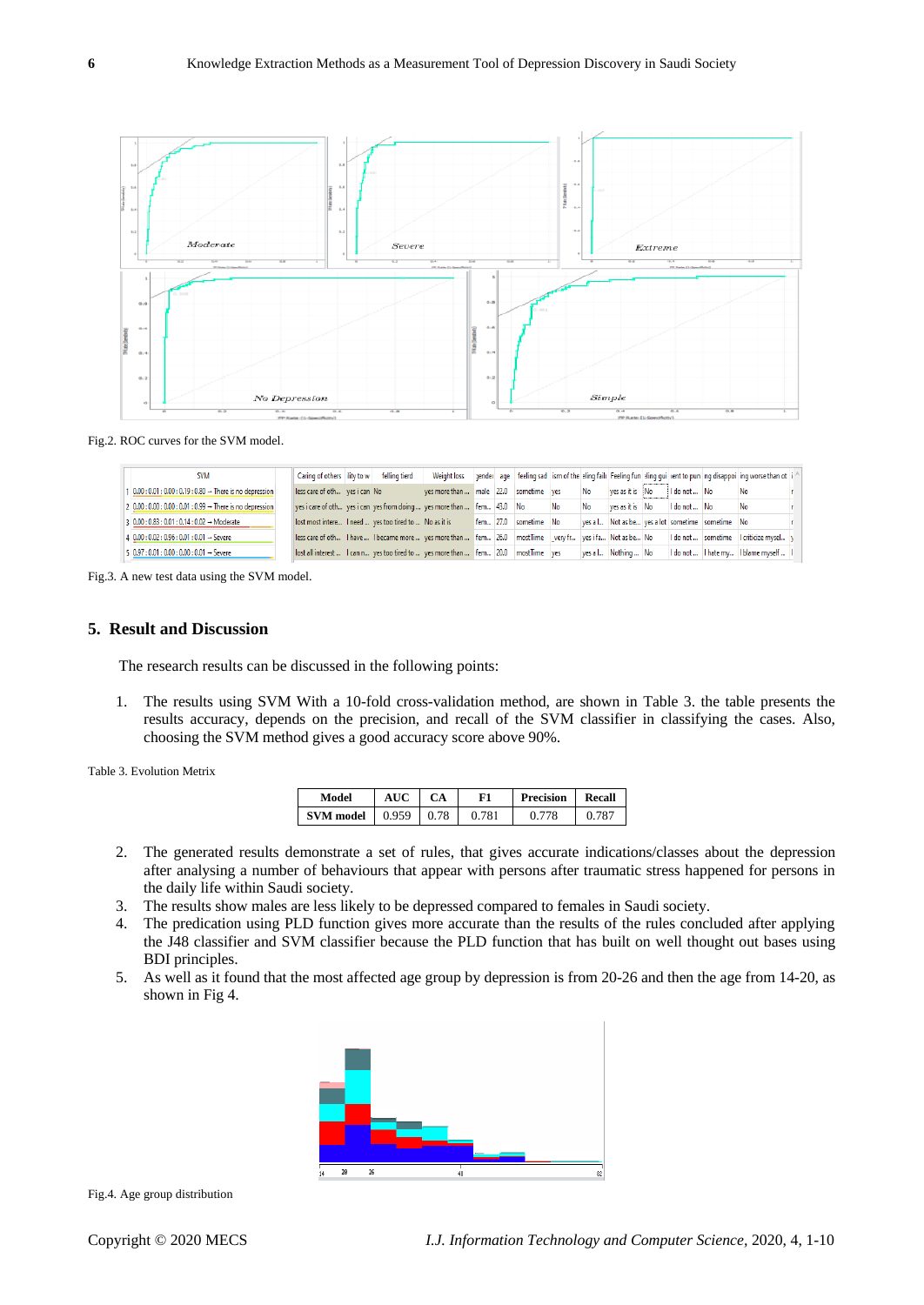- 6. The results from the J48 classifier showed the people who want to commit suicide to have a high level of depression, accordingly the rules from 1 to 9.
- 7. Also, the results showed that the probability of prevalence depression levels was at the rate of 3% for the extreme level, 15% for severe level, moderate level in 23%, simple level in 25% and no depression 34%, as illustrated in Table 4.

Table 4. Depression levels

| Item       | <b>Levels</b> | People# | Rate |
|------------|---------------|---------|------|
|            | No-depression | 146     | 34%  |
| depression | Simple        | 106     | 25%  |
| disease    | Moderate      | 100     | 23%  |
| levels     | Severe        | 64      | 15%  |
|            | Extreme       |         | 3%   |

8. The results showed that the depression levels organized in five classes; extreme level, severe level, moderate level, simple level and level of there is no depression. The first model was the PLD classifier, the second model is build using the J48 classifier algorithm, and the last model using the SVM classifier. PLD is build using BDI criteria's and it results depending on the self-rated scale of person to diagnose his /her case. The J48 classifier model is build using decision tree algorithms; accordingly, It can predict the type and depression level of new patients.

Likewise, the SVM model can extract knowledge and predict class the same as the J48 classifier model but in a better and strictly way based on the knowledge extracted by the models.

9. The obtained results are leading to achieve the goal of this research. These results are very important to the medical field. researchers and people working in this field, where they can get many benefits out of this research, especially those who want to study, understand depression, control it in Saudi society and searching for real solutions to overcome this problem in early time.

# **6. Conclusion**

This paper presents very important results related to the diagnosis of depression disease in Saudi society. Accordingly, a number of models generated with the aim of classifying and predicting the depression level in a way of serving this community. Furthermore, the research findings can be applied widely to other communities. in this study, three types of classification algorithms have used to build models that can predict depression levels in the future for new patients at any environment based on a new and real dataset. This, in turn, will support the medical field  $\cdot$ and researchers, and the Saudi Government, This, in turn, will help to understand and discover depression in the society. where this study concluded that the most affected age group in depression was from 20-26 years, especially with the females, in addition, it found that if a person has the desire to commit suicide this means he has a high depression level.

The future work can improve the results by using other data contents of people like their emails messages, and personal blogs and others. The prediction models application can be improved to be used directly online for real-time analysis of people data.

Likewise, the research idea also can be applied to discover more details about other diseases, such as detection of the obsessive-compulsive disorder, sorrow, fear, schizophrenia, anxiety, and other similar problems for the different age groups.

The early diagnosis will help both the patient and society to avoid reaching critical depression and start direct and early treatment, which saves people effort and cost and keeps society safe and coherent.

According to the results, this research is considered as a valuable scientific contribution in the field of medical informatics for community service.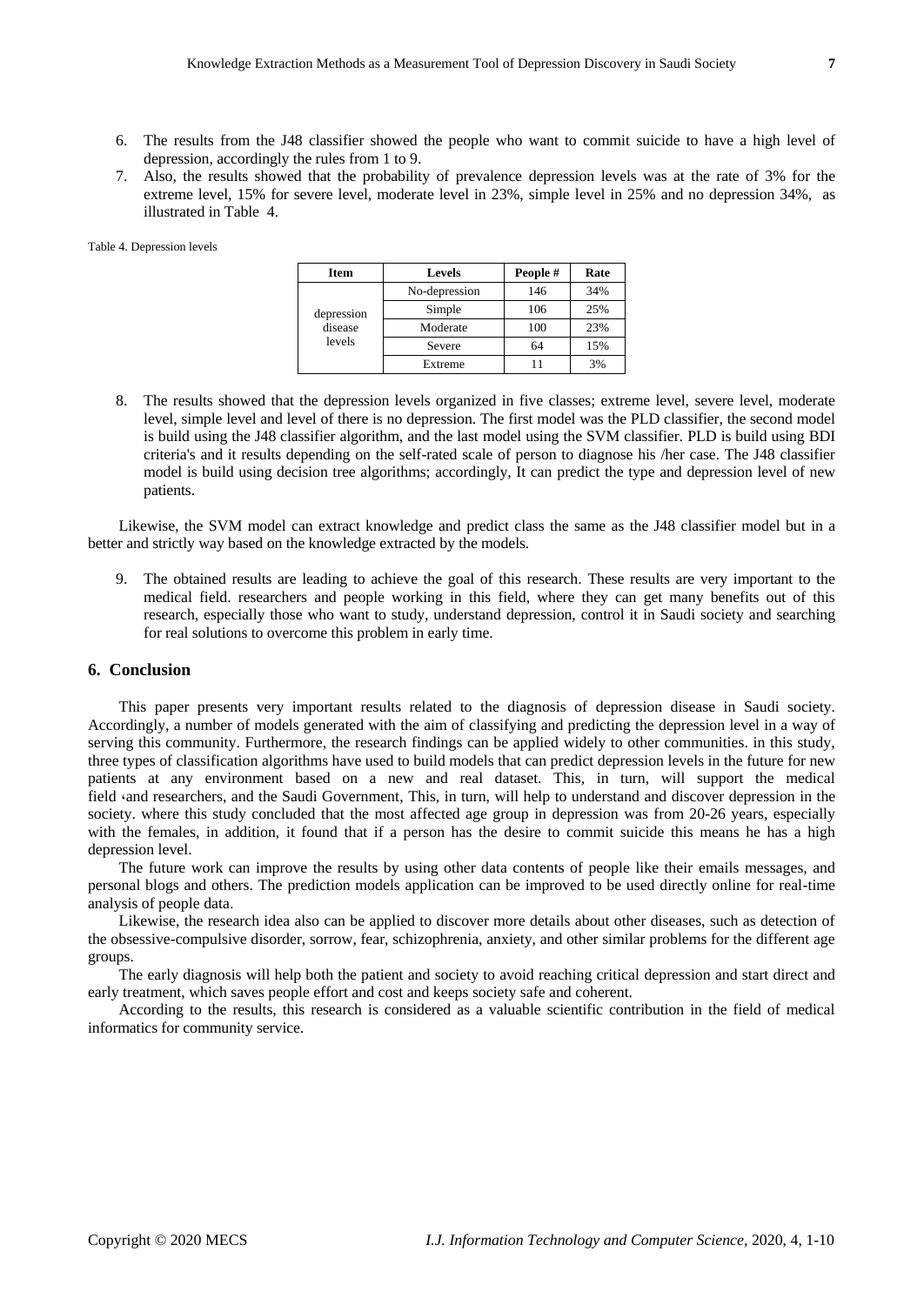# **Appendix A: additional testing data, 5 instances.**

| <b>SVM</b>                   | $\mathbf{1}$                            | $\overline{2}$                       | 3                                                 | $\overline{\mathbf{4}}$                                                       | 5                                                                                  |
|------------------------------|-----------------------------------------|--------------------------------------|---------------------------------------------------|-------------------------------------------------------------------------------|------------------------------------------------------------------------------------|
| Levels of                    | 0.00:0.01:0.00:                         | 0.00:0.00:0.00:                      | 0.00:0.81:0.01:                                   | 0.02:0.03:0.94:                                                               | 0.79:0.01:0.19:                                                                    |
| depression                   | $0.18:0.80 \rightarrow$ There           | $0.01: 0.99 \rightarrow$ There is    | $0.16:0.02 \rightarrow$                           | $0.01:0.01 \rightarrow$                                                       | $0.00:0.01 \rightarrow$ Severe                                                     |
|                              | is no depression<br>less care of others | no depression                        | Moderate<br>lost most interest of                 | Severe<br>less care of others                                                 | lost all interest of                                                               |
| Caring for others            | than before                             | yes I care of others                 | others                                            | than before                                                                   | others                                                                             |
| Ability to work              | yes I can                               | yes I can                            | I need extra effort to<br>start working           | I have to strongly<br>urge myself to do<br>anything.                          | I can not work or do<br>anything at all                                            |
| feeling tired                | No                                      | yes from doing almost<br>anything    | yes too tired to do<br>anything                   | I became more<br>tired than usual                                             | yes too tired to do<br>anything                                                    |
| Weight loss                  | yes more than 6 kg                      | yes more than 4 kg                   | No, as it is                                      | yes more than 4 kg                                                            | yes more than 2 kg                                                                 |
| Gender                       | male                                    | female                               | female                                            | female                                                                        | female                                                                             |
| Age                          | 22                                      | 43                                   | 27                                                | 26                                                                            | 20                                                                                 |
| Feeling sad                  | sometime                                | N <sub>o</sub>                       | sometime                                          | Most Time                                                                     | <b>Most Time</b>                                                                   |
| Pessimism of the<br>future   | yes                                     | No                                   | N <sub>0</sub>                                    | _very frustrating<br>and hopeless                                             | yes                                                                                |
| Feeling failure              | No                                      | No                                   | yes a lot of failures                             | yes I failed more<br>than others                                              | yes a lot of failures                                                              |
| Feeling fun                  | yes as it is                            | yes as it is                         | Not as before                                     | Not as before                                                                 | Nothing fun                                                                        |
| feeling guilty               | No                                      | N <sub>0</sub>                       | yes a lot                                         | N <sub>0</sub>                                                                | No                                                                                 |
| Entitlement to<br>punishment | I do not deserve                        | I do not deserve                     | sometime                                          | I do not deserve                                                              | I do not deserve                                                                   |
| Feeling<br>disappointed      | N <sub>0</sub>                          | N <sub>0</sub>                       | sometime                                          | sometime                                                                      | I hate myself all the<br>time                                                      |
| Feeling worse<br>than others | N <sub>o</sub>                          | No                                   | N <sub>0</sub>                                    | I criticize myself<br>for my weaknesses                                       | I blame myself for<br>everything happens                                           |
| Thinking about<br>suicide    | never                                   | never                                | never                                             | yes but I will not<br>do it                                                   | I will if I have a<br>chance                                                       |
| Cry                          | no as usual                             | no as usual                          | no as usual                                       | more than usual                                                               | I had the ability to<br>cry but nowadays I<br>can not cry even<br>though I want to |
| Anger                        | yes more than usual                     | Not more than usual                  | yes more than usual                               | yes more than<br>usual                                                        | my feelings have<br>worn off and nothing<br>is angering me<br>anymore              |
| Make a decision              | I make my decisions<br>as best I can    | I make my decisions as<br>best I can | I postpone decisions<br>more than I usually<br>do | I postpone<br>decisions more<br>than I usually do                             | I can not make a<br>decision at all                                                |
| How you look                 | perfect as before                       | perfect as before                    | I am upset that I look<br>old or unattractive     | perfect as before                                                             | I look ugly                                                                        |
| Sleep                        | I do not sleep well as<br>usual         | I do not sleep well as<br>usual      | yes I can sleep well                              | wake up many<br>hours earlier than<br>usual and I can not<br>go back to sleep | wake up many hours<br>earlier than usual and<br>I can not go back to<br>sleep      |
| Appetite                     | as usual                                | as usual                             | as usual                                          | much worse now                                                                | much worse now                                                                     |
| Worried about<br>health      | no more than usual.                     | no more than usual.                  | no more than usual.                               | worried about<br>physical problems                                            | worried about<br>physical problems<br>and it is hard to think<br>of much else      |
| Sexual ability               | I have not noticed<br>any change        | I have not noticed any<br>change     | I have not noticed<br>any change                  | I have not noticed<br>any change                                              | I have lost it<br>completely                                                       |

Task: Classification using SVM, showing probabilities for Extreme, Moderate, Severe, Simple, There is no depression

### **References**

- [1] J. Dine and J. Dine, "A global crisis?," *Companies, Int. Trade Hum. Rights*, pp. 1–40, 2010.
- [2] Z. Layer, K.; Khan, "depression A Review Review Paper depression A Review," *Res. J. Recent Sci.*, vol. 1, no. 4, pp. 79– 87, 2015.
- [3] M. Illness and P. Disorders, "Mental Illness/ Psychological Disorders depression https://www.moh.gov.sa/en/HealthAwareness/EducationalContent/D...," pp. 9–11.
- [4] C. J. Murray and A. D. Lopez, "Global Burden of Disease and Injur Y Series the Global Burden of Disease," *Oms*, pp. 1–46, 1996.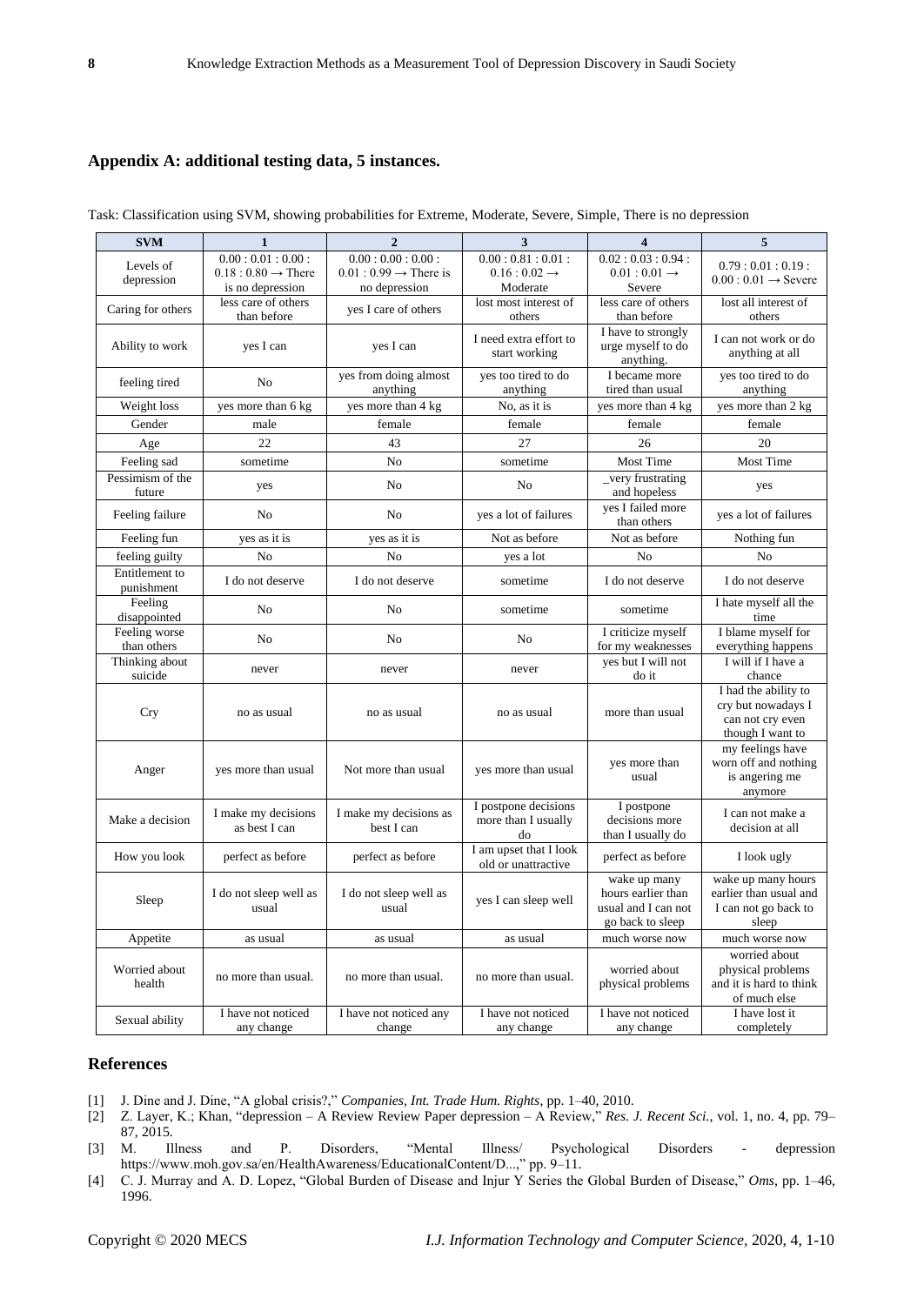- [5] H. F. Sandmire, S. D. Austin, and R. C. Bechtel, "Experience with 40,000 Papanicolaou smears," *Obstet. Gynecol.*, vol. 48, no. 1, pp. 56–60, 1976.
- [6] O. A. Alibrahim, N. Al-Sadat, and N. A. M. Elawad, "Gender and risk of depression in Saudi Arabia, a systematic review and meta-analysis," *J. Public Health Africa*, vol. 1, no. 1, pp. 22–25, 2010.
- [7] M. Peyrot and R. R. Rubin, "Levels and risks of depression and anxiety symptomatology among diabetic adults," *Diabetes Care*, vol. 20, no. 4, pp. 585–590, 1997.
- [8] E. H. Lee, S. J. Lee, S. T. Hwang, S. H. Hong, and J. H. Kim, "Reliability and validity of the beck depression inventory-II among Korean adolescents," *Psychiatry Investig.*, vol. 14, no. 1, pp. 30–36, 2017.
- [9] K. K. Strunk and F. C. Lane, "The Beck depression Inventory, Second Edition (BDI-II)," *Meas. Eval. Couns. Dev.*, p. 074817561666401, 2016.
- [10] I. H. Gotlib, P. M. Lewinsohn, and J. R. Seeley, "Symptoms versus a diagnosis of depression: Differences in psychosocial functioning," *J. Consult. Clin. Psychol.*, vol. 63, no. 1, pp. 90–100, 1995.
- [11] R. S. Lazarus, "Coping theory and research: Past, present, and future," *Psychosom. Med.*, vol. 55, no. 3, pp. 234–247, 1993.
- [12] C. Hammen *et al.*, "NIH Public Access," vol. 26, no. 8, pp. 718–723, 2012.
- [13] J. M. F. Hall, D. Cruser, A. Podawiltz, D. I. Mummert, H. Jones, and M. E. Mummert, "Psychological stress and the cutaneous immune response: Roles of the HPA Axis and the sympathetic nervous system in atopic dermatitis and psoriasis," *Dermatol. Res. Pract.*, vol. 2012, no. August, 2012.
- [14] S. P. Lee, I. K. Sung, J. H. Kim, S. Y. Lee, H. S. Park, and C. S. Shim, "The effect of emotional stress and depression on the prevalence of digestive diseases," *J. Neurogastroenterol. Motil.*, vol. 21, no. 2, pp. 273–282, 2015.
- [15] K. Weitkamp, E. Klein, and N. Midgley, "The Experience of depression: A Qualitative Study of Adolescents With depression Entering Psychotherapy," *Glob. Qual. Nurs. Res.*, vol. 3, 2016.
- [16] Y. Ling, C. Liu, E. Scott Huebner, Y. Zeng, N. Zhao, and Z. Li, "A study on classification features of depressive symptoms in adolescents.," *J. Ment. Health*, vol. 0, no. 0, pp. 1–8, 2019.
- [17] M. Shields, "Stress and depression in the employed population," no. September, 2014.
- [18] M. Turhan, S. Karabatak, D. Şengür, and M. Zincirli, "Managerial Resourcefulness in School Administrators: Association with Stress and depression," *Cukurova Univ. Fac. Educ. J.*, vol. 47, no. 1, pp. 216–232, 2018.
- [19] S. Burak and O. Atabek, "Association of Career Satisfaction with Stress and depression: The Case of Preservice Music Teachers," *J. Educ. Learn.*, vol. 8, no. 5, p. 125, 2019.
- [20] V. S. Minchekar, "Academic stress and depression among college students," *Int. J. Curr. Res.*, vol. 10, no. 12, pp. 76429– 76433, 2018.
- [21] A. B. Negrão and P. W. Gold, "Major Depressive Disorder," *Encycl. Stress*, vol. 28, pp. 640–645, 2007.
- [22] J. D. Leander and D. E. McMillan, "Schedule induced narcotic ingestion," *Pharmacol. Rev.*, vol. 27, no. 4, pp. 475–487, 1975.
- [23] O. Gunay, F. Akpinar, S. Poyrazoglu, and H. Aslaner, "Original Article Prevalence of depression among Turkish University Students and related factors Üniversite öğrencilerinde depresyon prevalansı ve ilişkili faktörler," vol. 9, no. November 2010, pp. 133–143, 2011.
- [24] L. A. Dardas *et al.*, "Comparison of the performance of the Beck depression Inventory-II and the Center for Epidemiologic Studies-depression Scale in Arab adolescents," *Public Health Nurs.*, vol. 36, no. 4, pp. 564–574, 2019.
- [25] E. Şahin and C. Cerit, "A Research of Posttraumatic Stress and depression Symptoms in Emergency Ambulance Staff," *Kocaeli Üniversitesi Sağlık Bilim. Derg.*, vol. 5, no. 3, pp. 156–160, 2019.
- [26] N. H. Cha and S. R. Sok, "depression, self-esteem and anger expression patterns of Korean nursing students," *Int. Nurs. Rev.*, vol. 61, no. 1, pp. 109–115, 2014.
- [27] D. Ignjatović-Ristić, D. Hinić, and J. Jović, "Evaluation of the beck depression inventory in a nonclinical student sample," *West Indian Med. J.*, vol. 61, no. 5, pp. 489–493, 2012.
- [28] S. Nasıroğlu and V. Çeri, "Posttraumatic stress and depression in Yazidi refugees," *Neuropsychiatr. Dis. Treat.*, vol. 12, no. December 2017, pp. 2941–2948, 2016.
- [29] A. R. A. Asal and M. M. Abdel-Fattah, "Prevalence, symptomatology, and risk factors for depression among high school students in Saudi Arabia," *Neurosciences*, vol. 12, no. 1, pp. 8–16, 2007.
- [30] A. H. Khalil, M. A. Rabie, M. F. Abd-El-Aziz, T. A. Abdou, A. H. El-Rasheed, and W. M. Sabry, "Clinical characteristics of depression among adolescent females: A cross-sectional study," *Child Adolesc. Psychiatry Ment. Health*, vol. 4, no. 1, p. 26, 2010.
- [31] L. A. Dardas, N. Shoqirat, H. Abu-hassan, B. F. Shanti, A. Al-khayat, and D. H. Allen, "depression in Arab Adolescents," vol. 57, no. 10, pp. 34–43.
- [32] H. A. Razzak, A. Harbi, and S. Ahli, "depression: Prevalence and associated risk factors in the United Arab Emirates," *Oman Med. J.*, vol. 34, no. 4, pp. 274–283, 2019.
- [33] T. R. S. Mary and S. Sebastian, "Predicting heart ailment in patients with varying number of features using data mining techniques," *Int. J. Informatics Commun. Technol.*, vol. 8, no. 1, p. 56, 2019.
- [34] M. Ramageri, "Data Mining Techniques and Applications," *Indian J. Comput. Sci. Eng.*, vol. 1, no. 4, pp. 301–305, 2010.
- [35] W. M. Gibson *et al.*, "Convergent-beam neutron crystallography," *J. Appl. Crystallogr.*, vol. 37, no. 5, pp. 778–785, 2004.
- [36] A. R. Kulkarni and D. S. D. Mundhe, "Data Mining Technique: An Implementation of Association Rule Mining in Healthcare," *Iarjset*, vol. 4, no. 7, pp. 62–65, 2017.
- [37] A. S. Lundervold and A. Lundervold, "An overview of deep learning in medical imaging focusing on MRI," *Z. Med. Phys.*, vol. 29, no. 2, pp. 102–127, 2019.
- [38] D. P., "A Few Useful Things to Know About Machine Learning," *Commun. ACM*, vol. 55, no. 10, 2012.
- [39] H. Kaur and V. Kumari, "Predictive modelling and analytics for diabetes using a machine learning approach," *Appl. Comput. Informatics*, no. February, 2019.
- [40] L. Zhao, F. Hao, T. Xu, and X. J. Dong, "Positive and negative association rules mining for mental health analysis of college students," *Eurasia J. Math. Sci. Technol. Educ.*, vol. 13, no. 8, pp. 5577–5587, 2017.